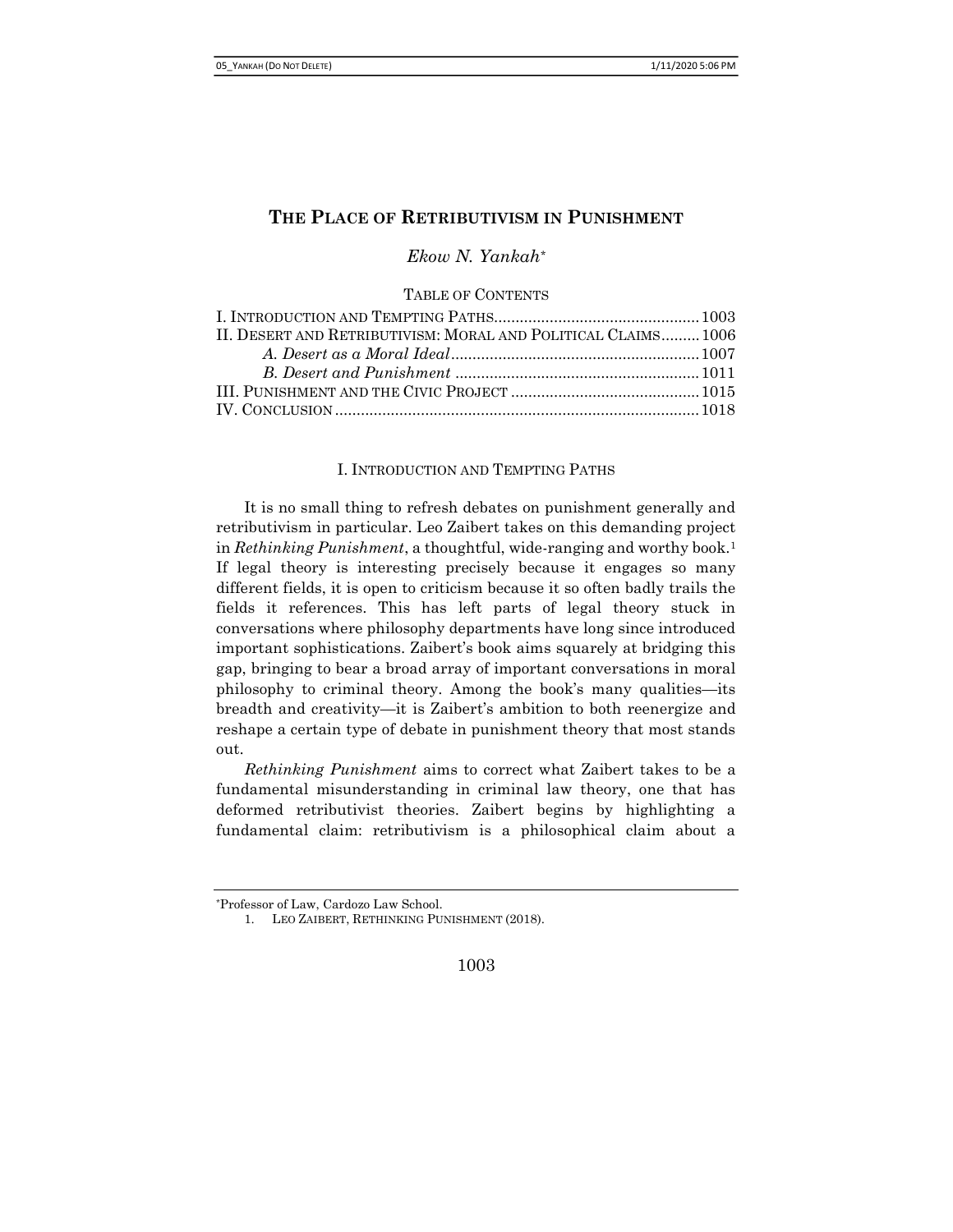particular type of moral value.2 The central claim is a well-known claim; entirely intuitive to some, barbaric and shocking to others. For the retributivist, imposing deserved suffering is good; that is, suffering in response to wrongdoing is morally valuable.3 Though hardly groundbreaking, Zaibert has a reason to fix this definition of retributivism as central. Focusing on retributivism as a (modest?) claim about moral value momentarily forestalls racing to deontic conclusions about the precise role that value plays in punishment. After all, it is the most natural thing in the world to recognize something has moral or ethical value without leaping to the conclusion that one always has a duty to promote it, much less a duty that systematically overrides all other values.<sup>4</sup>

Recognizing that retributivism is axiological, a claim that something possesses value, rather than necessarily deontological, a claim about necessary duties, one can hold that desert has value while being sensitive to other values in the world.5 Thus, "axiological retributivism" invites a form of value pluralism into retributivist theories of punishment.<sup>6</sup> Particularly important, Zaibert insists, is understanding that the value of retributivism stands alongside the moral value of forgiveness.<sup>7</sup>

Though rehabilitating retributivism as an axiological claim rather than a deontic commandment to punish motivates the book, Zaibert engages a broad range of philosophical insights from outside punishment theory. Thus, there are a number of tempting and profitable conversations the book invites the reader to explore. For example, Zaibert grounds the value of desert in the way notions of desert makes sense of the narratives we impose on our lives.8 A world in which the virtuous are happy and the vicious are miserable is more just, the claim goes, than one in which the virtuous suffer and the vicious are happy.9 This is because a world in which happiness is randomly distributed across the deserving and undeserving (or worse, inverted) seems exactly that—

<sup>2.</sup> Id. at 13.

<sup>3.</sup> Id. at 3, 15, 21.

<sup>4.</sup> Id. at 15–20.

<sup>5.</sup> Id. at 13–15.

<sup>6.</sup> Id. at 19.

<sup>7.</sup> Id. at 189.

<sup>8.</sup> Id. at 38–45, 80–84. Zaibert links this impulse to the theodicy as a philosophical tradition, the effort to understand why an omnipotent God would allow evil or suffering in the world. Id. at 5.

<sup>9.</sup> Id. at 38–39.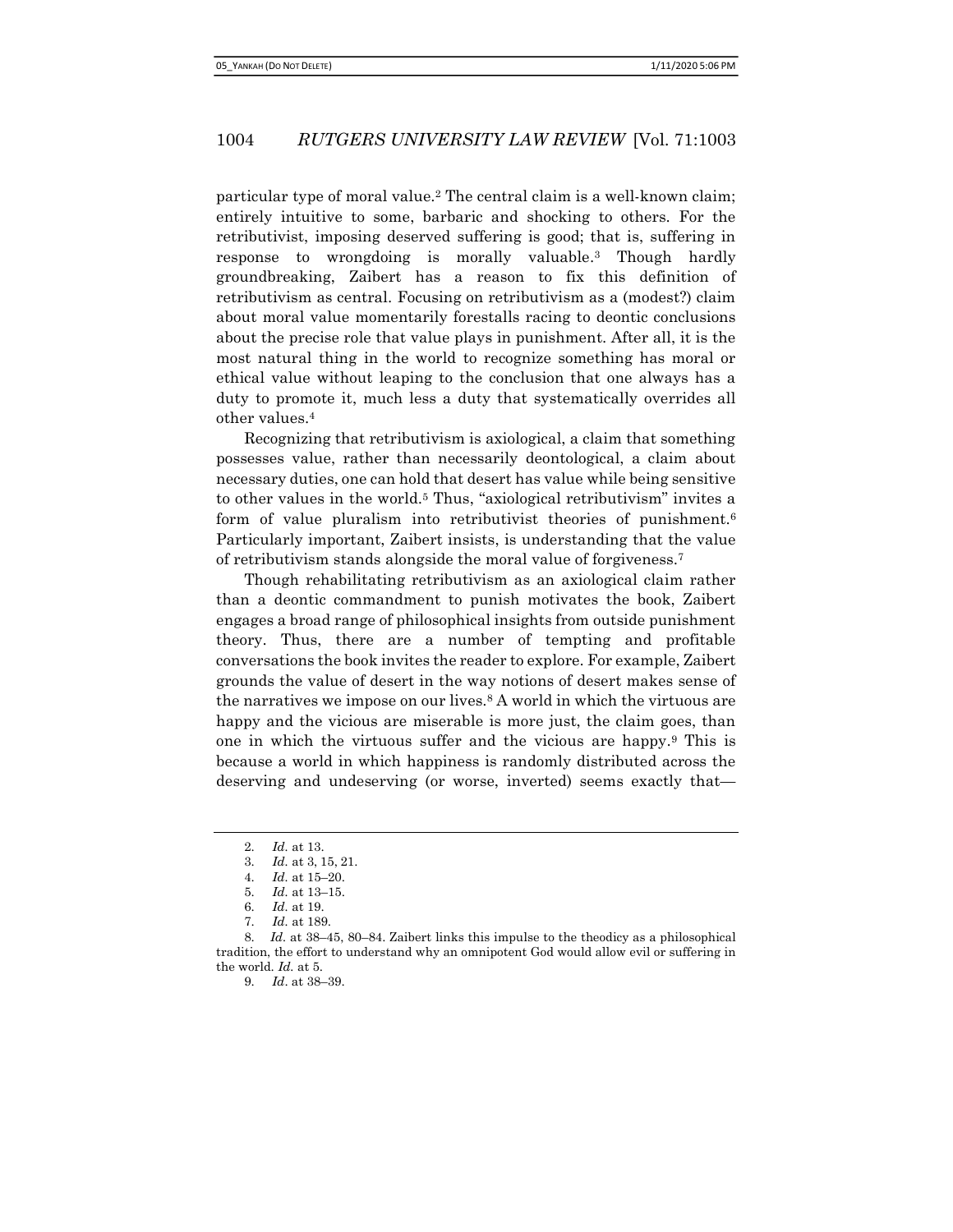morally random in ways that disappoint or even destabilize. Here, Zaibert's evocative writing breathes life into this tension, insisting that imposing a morally coherent narrative is one of the ways we fundamentally engage with value in the world.

There is something enticing about this line of thought. A part of each of us is naturally outraged when the vicious prosper—when powerful and cruel dictators escape to lives of luxury—while misfortune is visited upon the virtuous. But one sobering part of maturing is the realization that many things in life are difficult to gather into in a coherent narrative that responds easily to vice and virtue. It is a familiar struggle to explain to a child why some cheaters really do win; the cruel sometimes achieve power, wealth and fame and feckless conmen can become presidents. There is something telling about the way common explanations shift from criteria to criteria. "It may look like he got away with it but it will catch up to him in the end," we offer. "Virtue is its own reward," hinting darkly at some inner conflict racking the ne'er do well.

Others seek refuge in a belief a transcendent power will ultimately impose justice; "God will judge," we assert knowingly. This impulse is not confined to the philosophically unsophisticated. Kant, for example, imported the same intuition into his intricate philosophical structure, adding an account of God as the ultimate backstop to make good his account of desert.10 The need to see the world as less terrifyingly random in its rewards and burdens presents powerful psychological reasons to wish desert exerted some natural force in the world.11 But where that leaves desert as a moral matter is much less clear to me.

Another edifying conversation in the book is Zaibert's inspection of forgiveness.12 Given that Zaibert stakes his flag on a value pluralism that renders retributivism more sensitive to the value of forgiveness,<sup>13</sup> I would have welcomed further exploration into the intricacies of forgiving. Understanding when forgiveness is fitting (or perhaps even possible) would surely be important in knowing how to reflect its value in punishment. Our naïve notions might paint forgiveness as an unmitigated good; a grace one always thinks praiseworthy. But reflection

<sup>10.</sup> IMMANUEL KANT, THE CRITIQUE OF PRACTICAL REASON 170 (Philip McPherson Rudisill trans., 2016) (1788).

<sup>11.</sup> ZAIBERT, supra note 1, at 5; MAX WEBER, WEBER: POLITICAL WRITINGS 362 (Peter Lassman & Ronald Speirs eds., 1994).

<sup>12.</sup> ZAIBERT, supra note 1, at 119–20.

<sup>13.</sup> Id. at 179–83.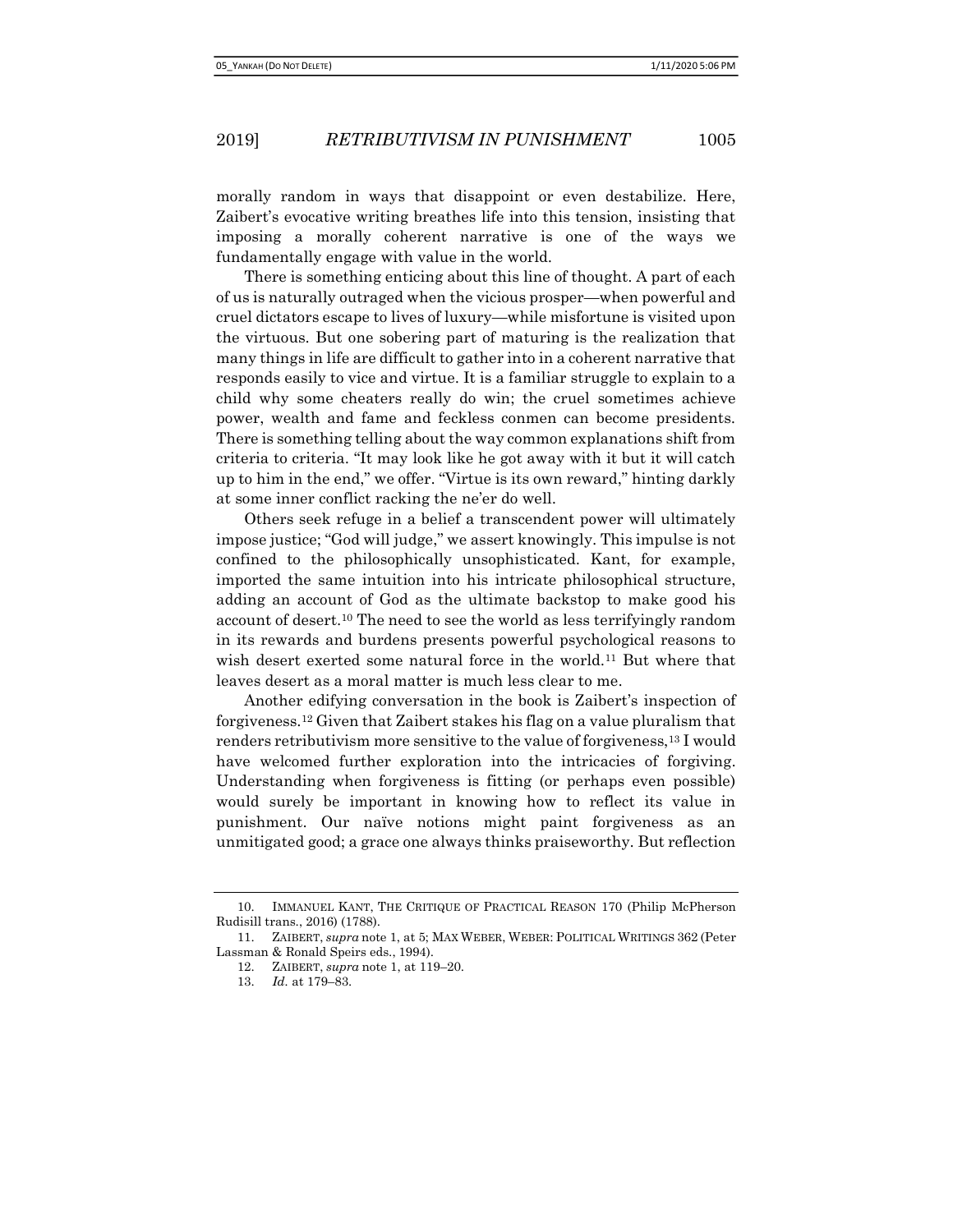ought to temper such a view. We all have friends who forgive too readily, in ways that contribute to their constantly being treated poorly or may reflect insufficient respect for the ways others ought (or ought not) treat them.14 Forgiveness may be further complicated when one is thrust into the role as representative for others.15 The female lawyer rapidly rising up the firm ladder may experience sexual harassment she would rather ignore. Yet if she is in a position to hold others accountable or effect institutional change, she may rightly feel she is not at liberty to treat the affair as solely a personal injury. She may understand that to forgive too quickly would be to let others down. Surely, our responsibilities as representatives of others are critical to how the value of forgiveness should temper retributivism.<sup>16</sup>

These are just two of the many intriguing questions raised by Zaibert's creative and wide-ranging discussion. It is a testament to his desire to bring legal theory into closer contact with philosophical advances that one could highlight many other independently interesting debates besides. Though I will not pursue these intriguing questions further, I profited much from such discussions and think it a compliment to the author that the work generates such fruitful exchange.

#### II. DESERT AND RETRIBUTIVISM: MORAL AND POLITICAL CLAIMS

Despite the benefits and delight of Zaibert's broad conversation, there are two nagging concerns, one grounded in his moral theory, the other in the demands of political theory, on which I will focus. The first, already alluded to, is Zaibert's bid to locate the intrinsic value of deserved suffering.17 Zaibert offers a variety of hypotheticals to elicit the intuition that a world in which culpable wrongdoers suffer is more attractive than one where they do not, even if the suffering is shorn of any consequential benefits.18 Despite the initially tempting hypotheticals, I remain worried that suffering removed from its role in communicative punishment is a poor candidate as a bearer of moral value. Indeed, when tested, it seems

<sup>14.</sup> See MARGARET URBAN WALKER, MORAL REPAIR: RECONSTRUCTING MORAL RELATIONS AFTER WRONGDOING 151–90 (2006).

<sup>15.</sup> See Michelle Madden Dempsey, Public Wrongs and the 'Criminal Law's Business': When Victims Won't Share, in CRIME, PUNISHMENT AND RESPONSIBILITY: THE JURISPRUDENCE OF ANTONY DUFF 254–55 (Rowan Cruft et al. eds. 2011).

<sup>16.</sup> See id.

<sup>17.</sup> See ZAIBERT, supra note 1, at 14–15.

<sup>18.</sup> See generally id. (using hypotheticals throughout the text).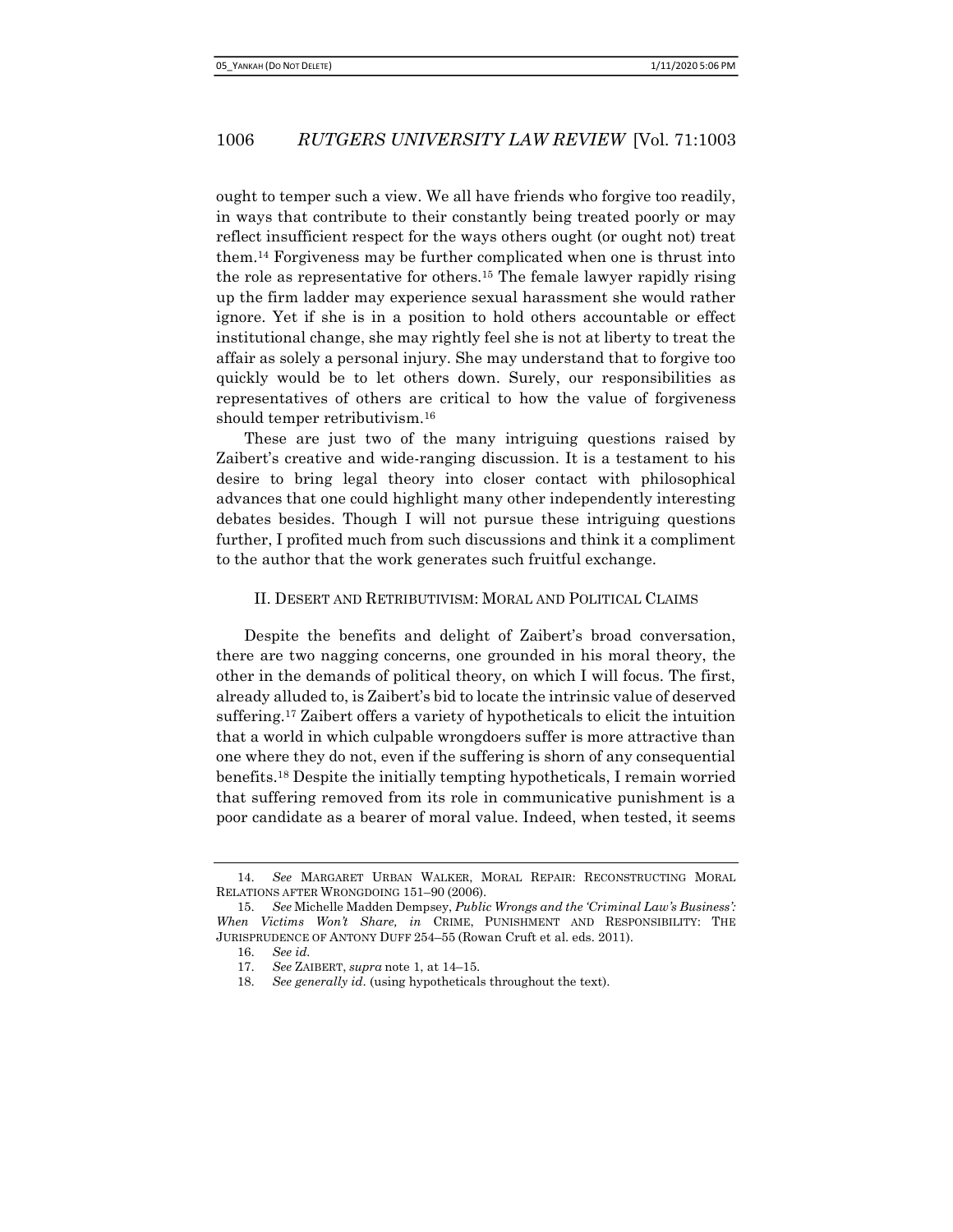unlikely that we can claim widely shared, coherent intuitions about the role of pure suffering. Thus, my first worry can be described as one of robustness; can we confidently claim any robust commitments to suffering as a good? If our intuitions are not robust, they cannot bear the heavy weight of our legal institutions.

Secondly, even where our intuitions aligned on the value of naked suffering, that value collapses once we try to place desert within our punishment practices. Whatever lessons moral theorizing contains, one should not too quickly move between legal and moral theory.19 In short, I worry Zaibert's passion for informing punishment theory with moral theory leaves him insufficiently sensitive to the political nature of legal punishment. Whatever the truth about the intrinsic good in desert is, when punishment is part of a political project, it ought to be understood as justified on particular political grounds. 20 In a series of articles, I have argued the most attractive grounds is a republican ideal of protecting our ability to continue as equal citizens.21 Whatever the qualities of my argument, it has as a benefit of fixing legal punishment as a political project. If Zaibert's intuitions are "non-fitting", we may hesitate to carry them over from our moral or aesthetic sensibilities wholesale into our political practices.

### A. Desert as a Moral Ideal

First, let us inspect Zaibert's claims about the innate attractiveness of deserved suffering. Zaibert motivates his claims about the attractiveness of desert with seductive examples from outside the bounds of punishment. 22 While these examples carry the naïve appeal that the good guys should always win in the end, it is worth pausing to examine the robustness of these intuitions.

For example, Zaibert postulates that were Hitler trapped on a desert island, where we could either allow him to enjoy pleasant weather or

<sup>19.</sup> See Guyora Binder, Note, Punishment Theory: Moral or Political?, 5 BUFF. CRIM. L. REV. 321, 371 (2002).

<sup>20.</sup> See generally Ekow N. Yankah, A Paradox in Overcriminalization, 14 NEW CRIM. L. REV. 1 (2011); Ekow N. Yankah, Legal Vices and Civic Virtue: Vice Crimes, Republicanism and the Corruption of Lawfulness, 7 CRIM. L. & PHIL. 61 (2013); Ekow N. Yankah, Republican Responsibility in Criminal Law, 9 CRIM. L. & PHIL. 457 (2015).

<sup>21.</sup> Ekow N. Yankah, The Sovereign and the Republic: A Republican View of Political Obligation, 61 NOMOS 102 (2019) (manuscript at 15–16) (on file with Rutgers University Law Review) [hereinafter The Sovereign and the Republic].

<sup>22.</sup> See ZAIBERT, supra note 1, at 74–78.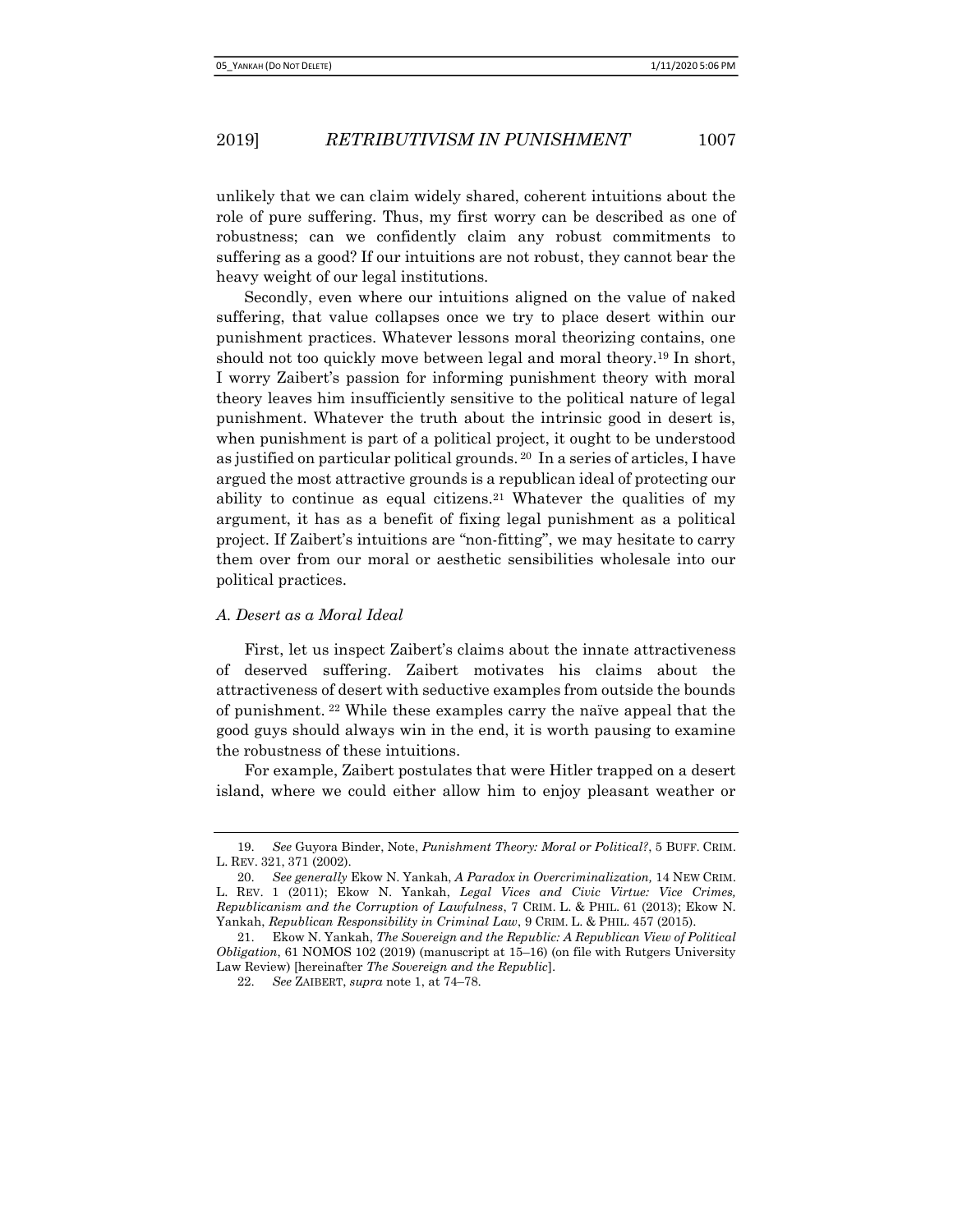inflict unpleasant weather on him for the rest of his days, the world would be better if we opted for the worse weather.<sup>23</sup> This remains true, in Zaibert's view, even if Hitler would never know the weather was being imposed on him in response to his atrocities.24 The example grounds a baseline intuition that deserved suffering, even outside its instrumental purposes, is morally attractive. If Hitler on a desert island with weather controlling devices seems fanciful, Zaibert soberly reminds of the 1960 capture of Adolph Eichmann in Argentina.25 Whatever arguments could be made regarding the consequences of the Eichmann's trial, it seems purposefully recalcitrant to deny the trial's obvious retributivist impulse.

Despite the pull of Zaibert's arguments, I want to notice the fragility of at least my intuitions. When something bad happens to the undeserving—a wonderful person is stricken with cancer—I often feel a sense of not only regret, but some nagging sense of unfairness, similar to how I feel if a duplicitous person were to secure a tremendous promotion. Conversely, when something serendipitously good happens to the virtuous I am touched with child-like wonder. While these intuitions support Zaibert's arguments, I cannot claim to hold them robustly or coherently. Most telling, I am unsure I feel a strong sense that something good or valuable has occurred when some misfortune or suffering merely befalls the vicious. Learning that Stalin suffered a major stroke or Kim Il-sung had a heart attack on the whole leaves me cold.26 So, Zaibert may be moving too quickly when he claims widely shared lay intuitions that wicked people deserve suffering.27 Indeed, as Zaibert himself notes, the example may confuse rather than guide intuitions; a world in which we can control the weather may be too quixotic to know the value of Hitler's suffering disconnected from his knowledge that it is being imposed on him rather than just happening.<sup>28</sup>

One way of describing this ambivalence is to notice that suffering, as opposed to punishment, is not obviously desert apt.29 Once we leave

<sup>23.</sup> Id. at 74–75.

<sup>24.</sup> Id.

<sup>25.</sup> Id. at 78–79.

<sup>26.</sup> MATTHEW WHITE, THE GREAT BIG BOOK OF HORRIBLE THINGS: THE DEFINITIVE CHRONICLE OF HISTORY'S 100 WORST ATROCITIES 383 (2011).

<sup>27.</sup> ZAIBERT, supra note 1, at 74–78.

<sup>28.</sup> Id. at 77.

<sup>29.</sup> Admittedly, we may think some health outcomes are deserved in other ways. Good health may be deserved by virtue of good eating and exercise. Bad health by the opposite.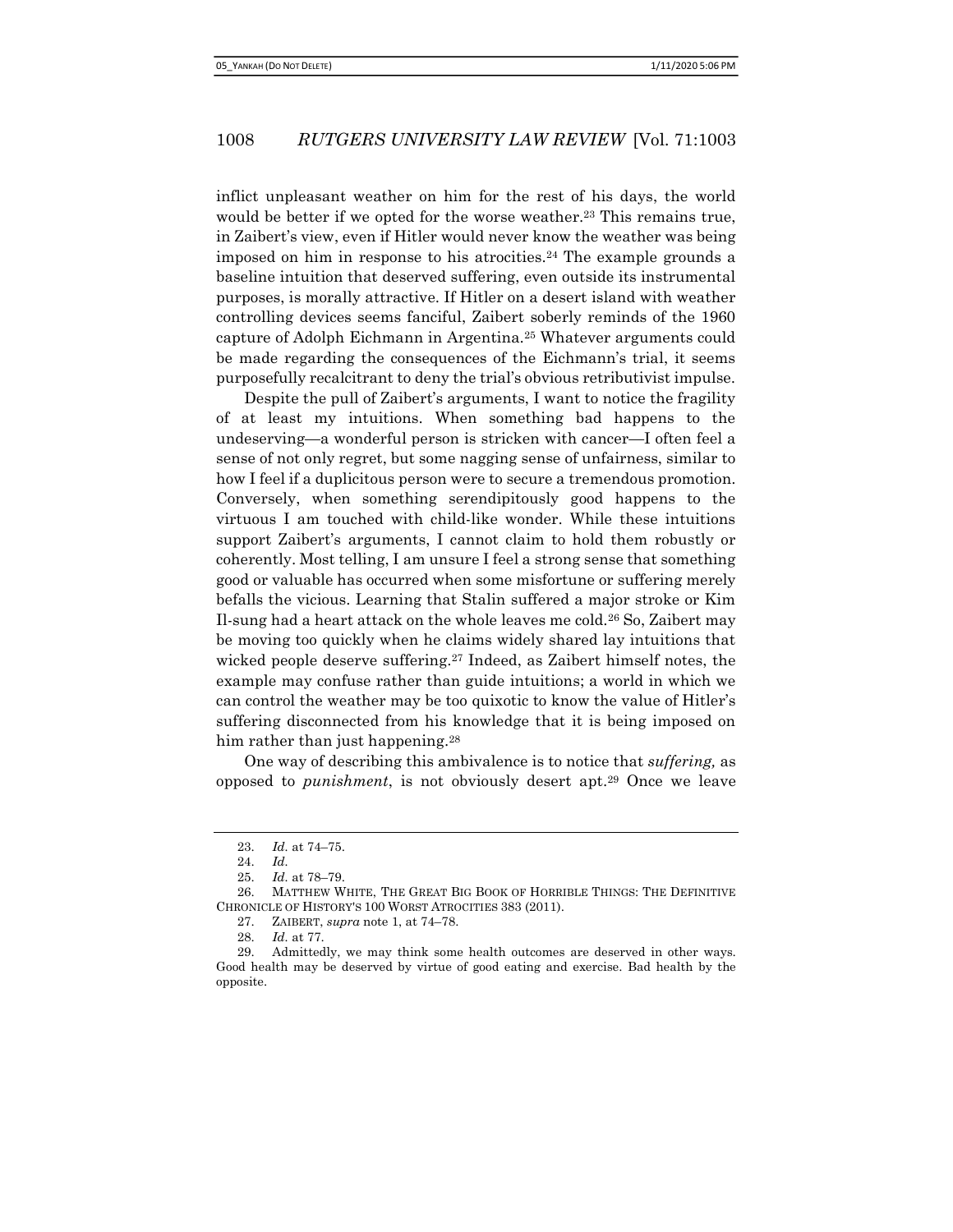childhood behind, we recognized that whether a brutal dictator versus a kind humanitarian is stricken with cancer is only metaphorically described as something they deserve. Of course, there are moments when the metaphor tugs at us precisely because we indulge the fantasy that there is some finite amount of suffering in the world that need be distributed. And were that the case, we should hand out the worst to the cruel; if car accidents must happen, why not to the cruel first. But there is no pre-ordained amount of cancer or car accidents that must be distributed. As Zaibert recognizes when discussing natural disasters, there is much suffering that does not undermine or even engage with our sense of justice in the world.30 Thus, the intuition that the world is, all things equal, better if the vicious suffer even if disconnected to their punishment strikes me as unstable.

Suffering that simply befalls others is an unlikely bearer of moral value. Because cancer is not desert apt, speaking of a brutal dictator deserving his cancer is at best metaphorical. Inspecting whether deserved suffering as such can be morally valuable leaves it impossible to separate the value of suffering from notions of imposed punishment. Bad weather cannot simply befall Hitler; to imbue the attendant pain with moral meaning it needs to be recognizable as a form of punishment in response to wrongdoing. But if retributivist desert has intrinsic moral value just so long as it is imposed as deserved suffering, then perhaps Zaibert can maintain a more modest version of this central thesis. Zaibert could still maintain that suffering as a part of punishment has intrinsic value.

I have my doubts that Zaibert can rely on widely-shared intuitions for even this modest thesis. Both armchair intuitions and a generation of psychological research appear to support the assumption that humans are hardwired to seek retributivist justice. Though widely proffered justifications for punishment straddle retributivist and consequentialist reasons, research has revealed a willingness to impose punishment even where consequentialist considerations are removed, leading scholars to attribute a "retributivist mindset" to the general population.31 Indeed,

<sup>30.</sup> See ZAIBERT, supra note 1, at 222.

<sup>31.</sup> Eyal Aharoni & Alan J. Fridlund, Punishment Without Reason: Isolating Retribution in Lay Punishment of Criminal Offenders, 18 PSYCHOL. PUB. POL'Y, & L. 599, 599 (2012); Kevin M. Carlsmith, The Roles of Retribution and Utility in Determining Punishment, 42 J. EXPERIMENTAL SOC. PSYCHOL. 437, 437 (2006); Kevin M. Carlsmith & John M. Darley, Psychological Aspects of Retributive Justice, in 40 ADVANCES IN EXPERIMENTAL SOCIAL PSYCHOLOGY 193–94 (Mark Zanna ed. (2008)); John M. Darley,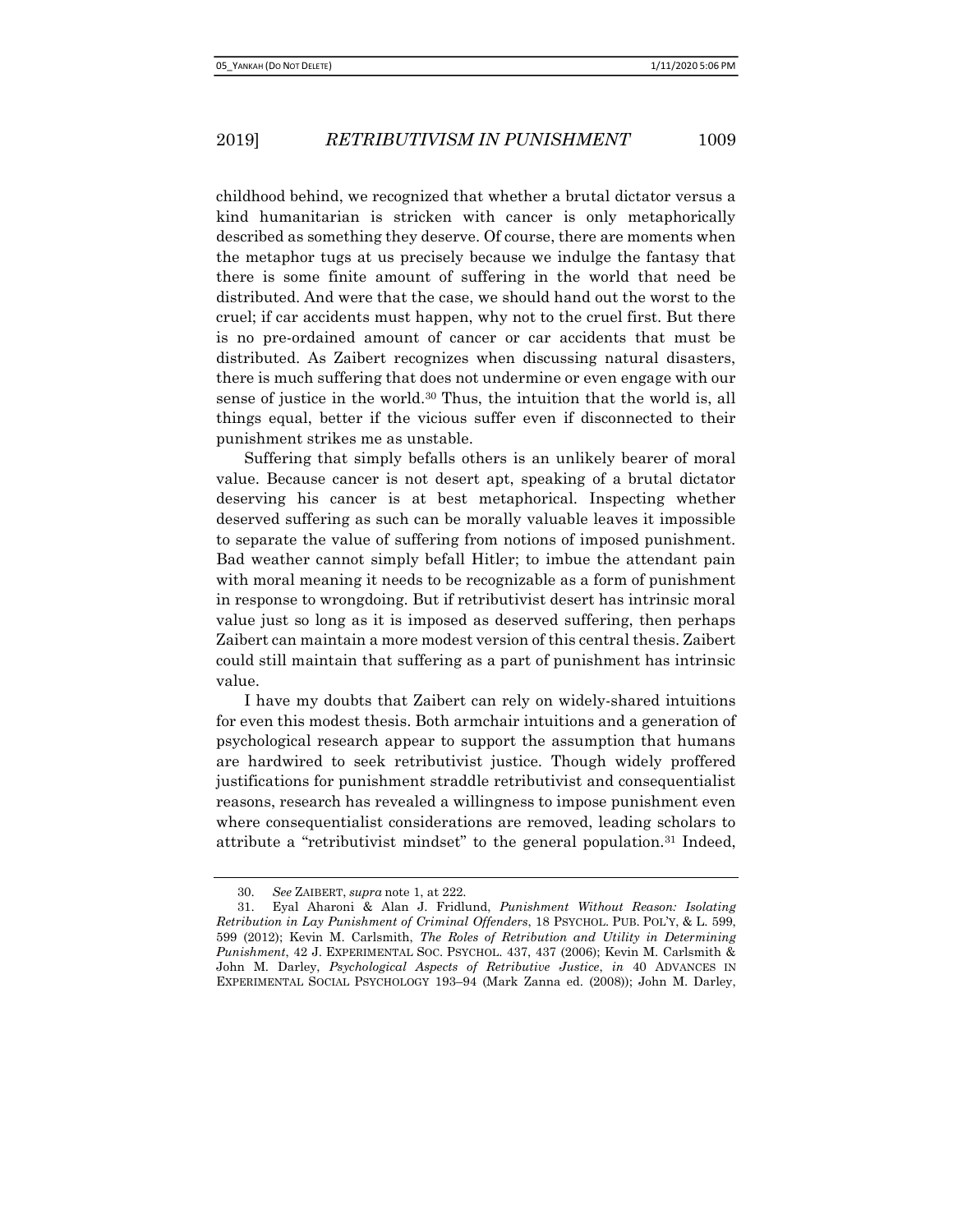research has shown that people are willing to punish others without any consequentialist benefits even when costly to themselves.<sup>32</sup>

But the long-assumed retributivist mindset has recently been revealed to be tenuous or at least more complicated than long assumed. Follow up research has shown that although punishers anticipated feeling satisfaction from imposing suffering, they actually derived less satisfaction than those who did not punish.33 By contrast, punishers who received specific feedback that offenders recognized the suffering was intended as punishment, reported higher satisfaction.34 Ultimately, punishment is meaningful when offenders understand its expressive content, internalize that message and transform the transgressive attitudes that lead to wrongdoing.35 Remarkably, this transformation is not merely linked to consequential reasons; punishers were also unsatisfied where future behavior is deterred without an accompanying change in underlying norms and attitudes.36 Ultimately it is not the bald imposition of pain or suffering we imbue with value but a latent assumption that punishment can have a transformative effect.

Zaibert is entirely correct that desert matters. It strikes me as bedrock that we believe great authors, artists, athletes, and scholars deserve our admiration.37 The flip side of the coin may naturally be that those who culpably cause harm deserve punishment. But the cancer example illustrates that deserved punishment is nothing like an agent roaming the Earth ensuring that suffering as such is correlated to virtue or wrongdoing. Further, the long-assumed intuition that suffering is

Morality in the Law: The Psychological Foundations of Citizens' Desires to Punish Transgressions, 5 ANN. REV. LAW AND SOC. SCI. 1 (2009).

<sup>32.</sup> Kevin M. Carlsmith, On Justifying Punishment: The Discrepancy between Words and Actions, 21 SOC. JUST. RES. 119, 120–22 (2008).

<sup>33.</sup> Id.

<sup>34.</sup> Mario Gollwitzer & Markus Denzler, What Makes Revenge Sweet: Seeing the Offender Suffer or Delivering a Message?, 45 J. EXPERIMENTAL SOC. PSYCHOL. 840, 844 (2009); Mario Gollwitzer, Milena Meder & Manfred Schmitt, What Gives Victims Satisfaction When They Seek Revenge?, 41 EUR. J. SOC. PSYCHOL. 364, 373 (2011).

<sup>35.</sup> Victoria McGeer & Friederike Funk, Are 'Optimistic' Theories of Criminal Justice Psychologically Feasible? The Probative Case of Civic Republicanism, 11 CRIM. LAW & PHIL. 523, 533–34 (2017).

<sup>36.</sup> Id.; Carlsmith & Darley, supra note 31, at 208–09; Friederike Funk, Victoria McGeer & Mario Gollwitzer, Get the Message: Punishment Is Satisfying If the Transgressor Responds to Its Communicative Intent, 40 PERSONALITY & SOC. PSYCHOL. BULL. 986, 992 (2014).

<sup>37.</sup> ZAIBERT, supra note 1, at 64.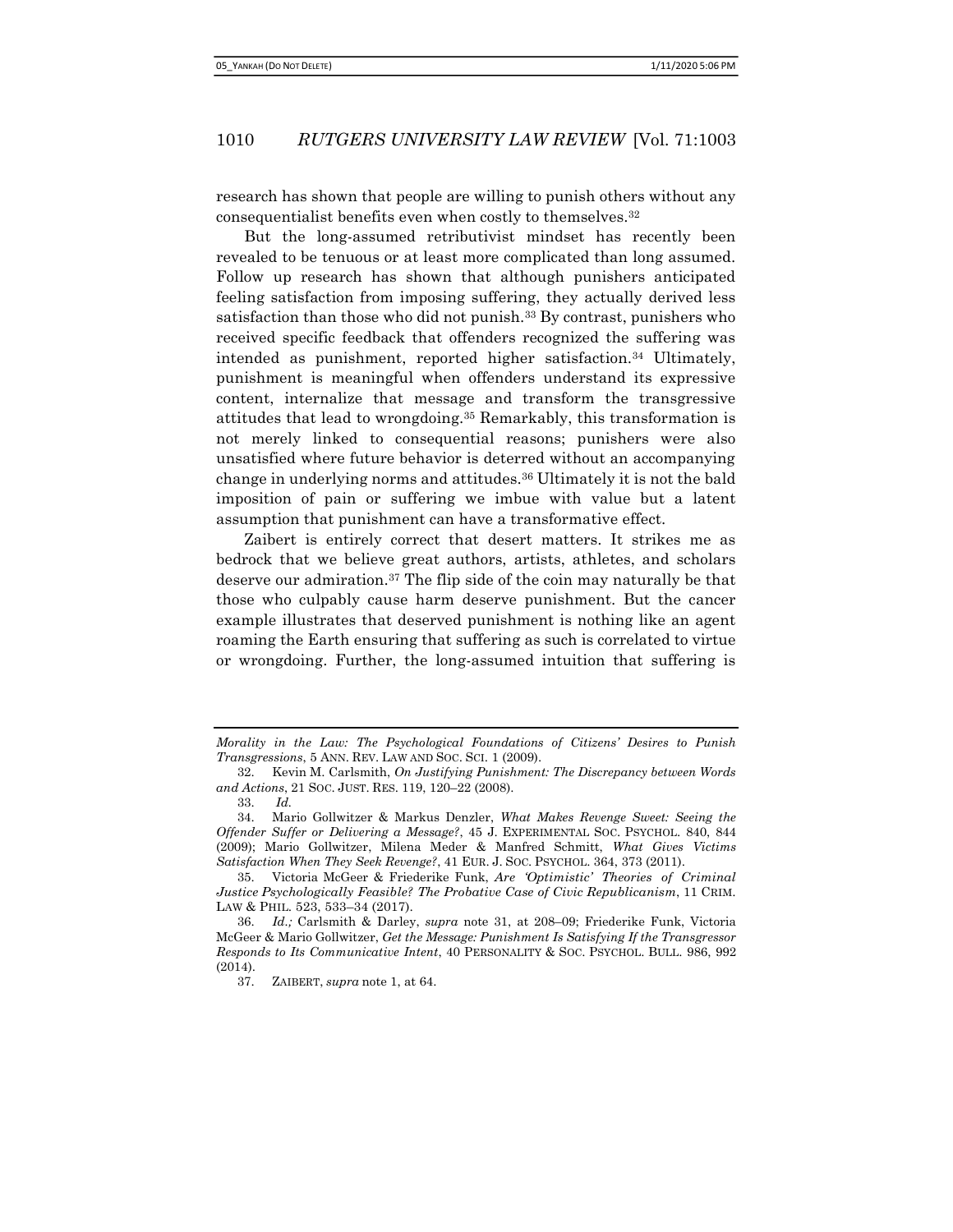intrinsically valuable is tied to latent assumptions about the ability of punishment to transform transgressive norms and attitudes.

Finally, even when one recognizes that desert may play an important role in how we assess and allocate burdens and benefits in society, there is a gap between our punishment practices and the correlation of suffering with moral or ethical desert. It is to the question of "fit" we now turn.

#### B. Desert and Punishment

Even if one is fully convinced that suffering by itself figures into desert, Zaibert recognizes that would not by itself substantiate a retributivist criminal punishment system.38 Yet he insists that once we recognize the importance of desert, there is little reason to deny its purchase when doling out punishment.39 To recognize that great authors deserve recognition but deny that wrongdoers deserve punishment, Zaibert accuses, is to display an unnecessary panickiness towards punishment.<sup>40</sup>

But rejecting moral desert as the basis of punishment is not based on unfounded panic but rather long-standing principled rejection. One perfectly obvious political commitment, typically chalked up as a tenet of liberalism but surely much broader, is the realization that the state is legitimately foreclosed from punishing a great number of interpersonal wrongdoings. There are countless vain or cruel things that people may do to each other which are rightfully beyond state power. To be sure, sometimes this is because punishing these transgressions would involve handing over vast and terrifying powers to the state. But this is hardly the sole reason. Across a slew of both recognizable and detectable wrongdoing, many are committed to the notion that the state has no role to play in matching punishment and desert.<sup>41</sup> We have principled reasons

<sup>38.</sup> Id. at 91.

<sup>39.</sup> See id. at 85–86.

<sup>40.</sup> See id. at 85.

<sup>41.</sup> Michael Moore's version of retributivism stands as a notable exception. For Moore, any prima facie moral wrongdoing is reason for retributivist punishment. Moore, of course, recognizes that there may be a host of reasons that defeat the prima facie case for punishment. MICHAEL MOORE, PLACING BLAME: A GENERAL THEORY OF THE CRIMINAL LAW 189–229, 403–19 (1997). Moore's retributivism, though influential, in this aspect, stands at the far end of the pole. In contrast, most people would reject that the state had any reason to punish, for example, interpersonal romantic betrayals even where they are recognizably wrongdoings.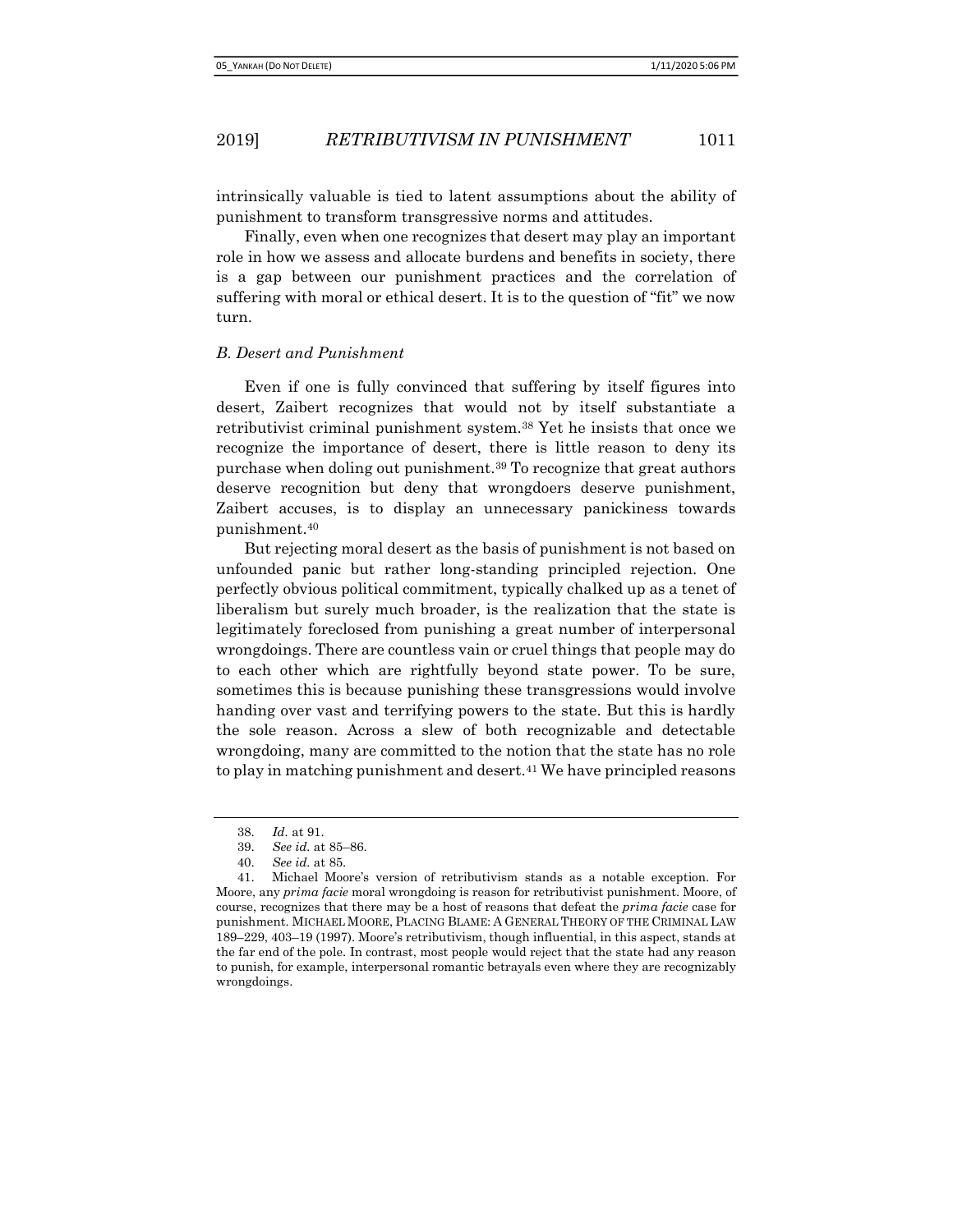far beyond the pragmatic to insist that the justification of state punishment be based on more than moral transgressions.

One way of noticing the important divide between desert as a moral concept and punishment as a legal and political practice is to return to Zaibert's most compelling examples. Recall that Zaibert ties the attractiveness of desert to the real-world example of the arrest and punishment of Eichmann, grounding the intuition that even where there are few consequentialist reasons for punishment, we often sense there is a retributivist value in wrongdoers experiencing deserved suffering.<sup>42</sup> But Zaibert under-describes equally compelling examples that pull in the opposite direction. Take two other 20th century atrocities: the apartheid era of South Africa and the Rwandan genocide. Both produced murder and wrongdoing on a terrific scale.43 Yet when the victims finally held the power to seek retribution, both nations decided to pursue some version of "truth and reconciliation" rather than mete out justice.<sup>44</sup> Neither ought to be read as an easy or happy story; painful decisions to forego "justice" were chosen because the alternatives were thought to be too thoroughly destabilizing of any successful future civic project.

Zaibert recognizes that such cases evidence that "pragmatic considerations defeat, or at the very least temper, considerations related to retributivist justice."45 But the worry is that these cases point at something deeper than Zaibert's value pluralism. The "pragmatic considerations" Zaibert indicates are not simply countervailing values to be measured against retributivist justice. It would be inaccurate to understand these cases as measuring the value of forgiveness versus that of justice. At the very least, the core case of forgiveness is complicated where the only alternative is that of violent dissolution.

Rather, these cases highlight that legal punishment ought to be forestalled when it's effect would be to undo the very civic project in which it is embedded. Thus, it is not a competing set of values, e.g. forgiveness, riding alongside retributivist justifications for punishment but rather an entirely different basis for our legal punishment practices; a justification grounded in distinctly political nature of criminal punishment as part of a civic project.

<sup>42.</sup> ZAIBERT, supra note 1, at 110–15.

<sup>43.</sup> Erin Daly, Transformative Justice: Charting a Path Toward Reconciliation, 12 INT'L LEGAL PERSP. 73, 78–80 (2002).

<sup>44.</sup> Id.

<sup>45.</sup> ZAIBERT, supra note 1, at 80.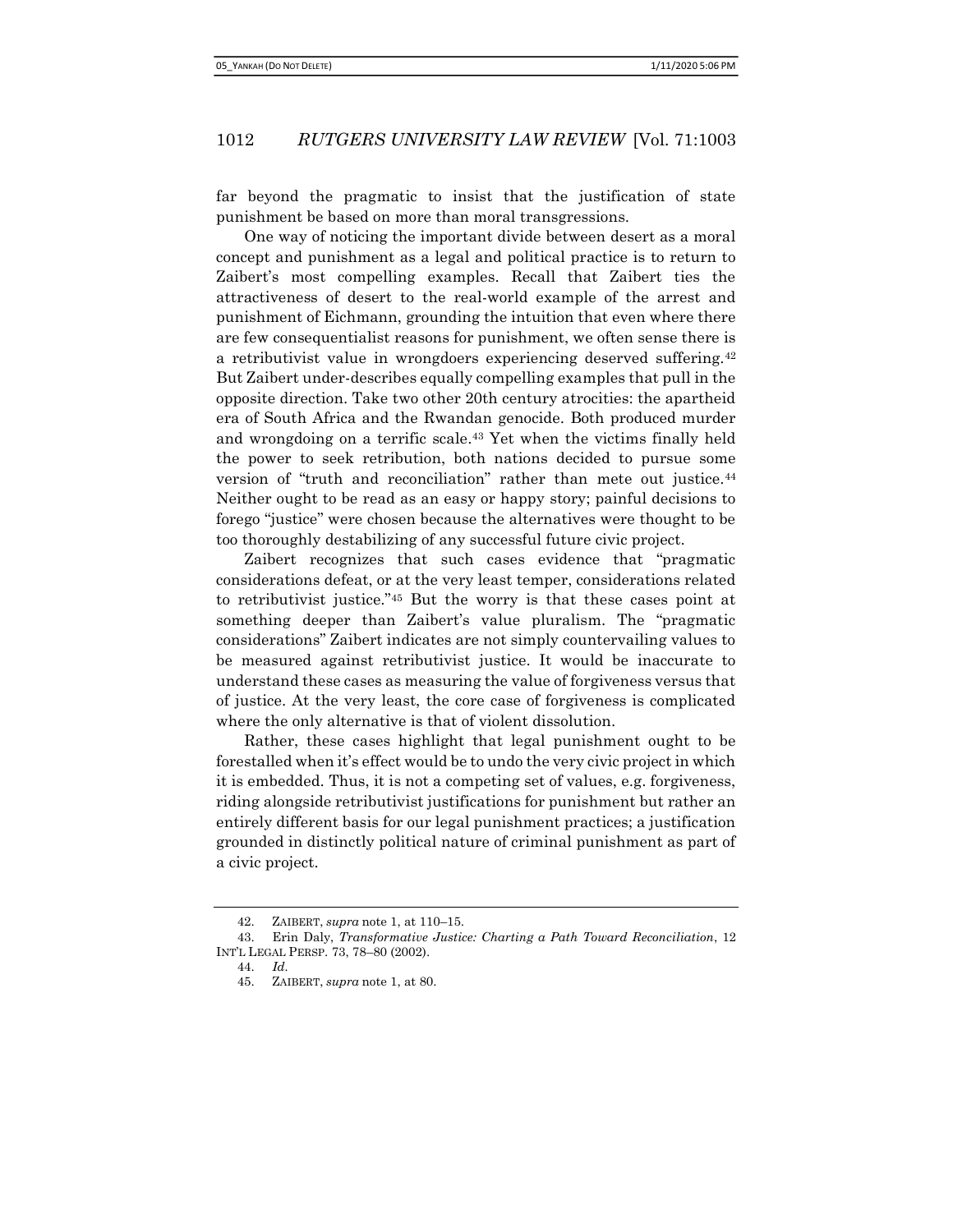The concern here of "fit" is separable from the "robustness" claims made earlier. The point is not to refute the claim that desert is part of our moral picture of the world. But even if Zaibert is right that notions of desert are first and foremost axiological claims of value, that does not yet establish the necessary link between desert and *punishment*.<sup>46</sup>

In the normal case, that something is of value implies that the thing (value) should be promoted. But the normal view does not quite situate us in the peculiar case of remedial values. Even if we value reparative justice, we do not wish for more accidents in the world in order to realize more reparative justice. Similarly, even if retributivist desert is valuable in the face of wrongdoing, it is not the kind of unmitigated value we cheerfully promote. It would be quite peculiar to wish for more wrongdoing in the world in order to realize more retributivist value in the world. Remedial values, after all, are second best values, given something has already gone wrong. To refocus our conversation, even if Zaibert is correct, he owes us something more to bridge the gap between the mere recognition of desert as morally valuable and its place as a justification for legal punishment.

Examples such as the truth and reconciliation committees indicate that punishment is not only cabined by pragmatic considerations but justified by distinct political justifications. This of course is not a novel observation.47 Elsewhere, I have argued at much greater length that disparate theories of political obligation frame the role of punishment as a political rather than moral question.48 Even Kant, viewed as a foundational retributivist thinker, did not assume that the moral value of desert served as a premise for legal power.49 Kant most (in)famously claimed if a desert island community were disbanding, retributivist justice would require the execution of the last murderer in prison.50 He dramatically intoned, "If legal justice perishes, then it is no longer worthwhile for humans to remain alive on this earth," 51 and, "Let justice

51. Id. at 138.

<sup>46.</sup> See ZAIBERT, supra note 1, at 26-27.

<sup>47.</sup> See, e.g., Binder, supra note 19, at 328.

<sup>48.</sup> See generally Ekow N. Yankah, A Paradox in Overcriminalization, supra note 20.

<sup>49.</sup> Jeffrie G. Murphy's now-classic piece questions whether Kant is properly considered a retributivist. Jeffrie G. Murphy, Does Kant Have A Theory of Punishment?, 87 COLUM. L. REV. 509, 523–24 (1987); see also Mark Tunick, Is Kant a Retributivist?, 17 HIST. OF POL. THOUGHT 62 (1996).

<sup>50.</sup> IMMANUEL KANT, METAPHYSICAL ELEMENTS OF JUSTICE 140 (John Ladd trans., Hackett Publishing Company 2d ed. 1965) (1797).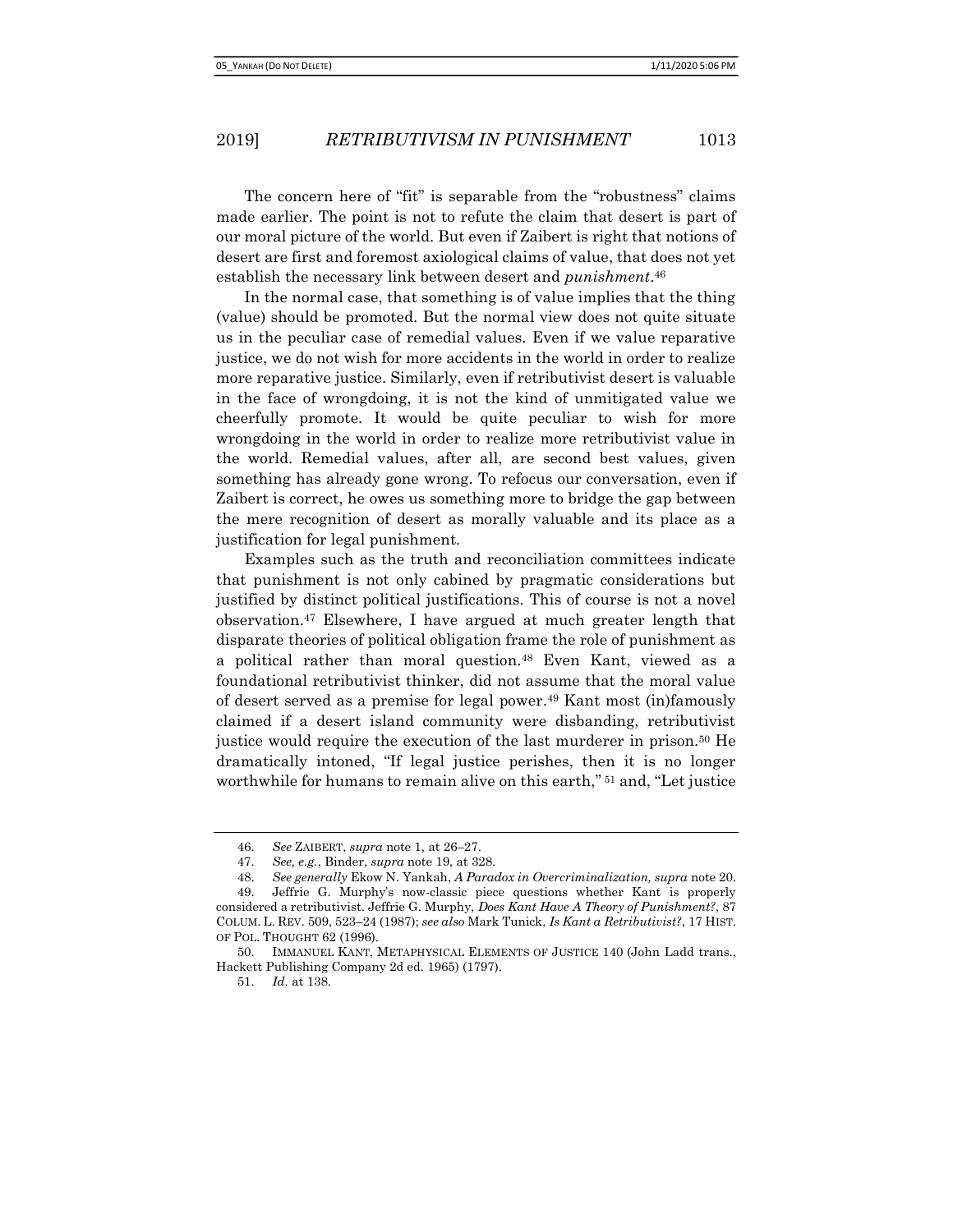prevail, even though all the knaves in the world perish in the process."<sup>52</sup> Despite these melodramatic pronouncements, Kant quickly backtracks, arriving at the same conclusion that Zaibert notes: where doing justice threatens our ability to maintain our political bonds, retributivism must be set aside.53 Even more importantly, when Kant turned his attention to legal punishment, retributivist urges faded from the picture.54 Instead Kant premised legal punishment on a distinctly political value—the right of the state to prevent impositions on the external freedom of others.<sup>55</sup> Likewise, I have long argued that Aristotelian political theories, too often misread as marshaling the law to promote personal virtue, are properly understood as justifying state power by the republican goal of preserving an equal voice in promoting civic goods.<sup>56</sup>

One might think Zaibert need not disagree with any of these particular conclusions about the need to further specify retributivism's political fit. Indeed, his motivation in describing retributivism as axiological is to make room for other countervailing values when we turn

The number of accomplices (correi) [in murder] might, however, be so large that the state would soon approach the condition of having no more subjects if it were to rid itself of these criminals, and this would lead to its dissolution and a return to the state of nature, which is much worse, because it would be a state of affairs without any external legal justice whatsoever. Since a sovereign will want to avoid such consequences and, above all, will want to avoid adversely affecting the feelings of the people by the spectacle of such butchery, he must have it within his power in case of necessity (casus necessitates) to assume the role of judge and to pronounce a judgment that, instead of imposing the death penalty on the criminals, assigns some other punishment that will make the preservation of the mass of the people possible, such as, for example, deportation. KANT, METAPHYSICAL ELEMENTS OF JUSTICE, supra note 50, at 141.

See also Ekow N. Yankah, When Justice Can't Be Done, 31 L. & PHIL. 643, 655 (2012).

54. KANT, METAPHYSICAL ELEMENTS OF JUSTICE, supra note 50, at 140–41.

55. IMMANUEL KANT, LECTURES ON ETHICS 247 (Peter Heath & J. B. Schneewind eds., Peter Heath trans., 1963) (1930). For an excellent treatment of the distinction between Kant's moral theory and political theory, see ARTHUR RIPSTEIN, FORCE AND FREEDOM: KANT'S LEGAL AND POLITICAL PHILOSOPHY (2009).

56. The Sovereign and the Republic, supra note 21. See generally Ekow N. Yankah, A Paradox in Overcriminalization, supra note 20; Ekow N. Yankah, Legal Vices and Civic Virtue: Vice Crimes, Republicanism and the Corruption of Lawfulness, 7 CRIM. L. & PHIL. 61 (2013); Ekow N. Yankah, Republican Responsibility in Criminal Law, 9 CRIM. L. & PHIL. 457 (2015).

<sup>52</sup> . IMMANUEL KANT, ON PERPETUAL PEACE 93 (Brian Orend ed., Ian Johnston trans., Broadview Press 2015).

<sup>53.</sup> Kant's hypothetical is both clear and telling. Even after arguing that justice metaphysically connects crime to reciprocal punishment, Kant notes: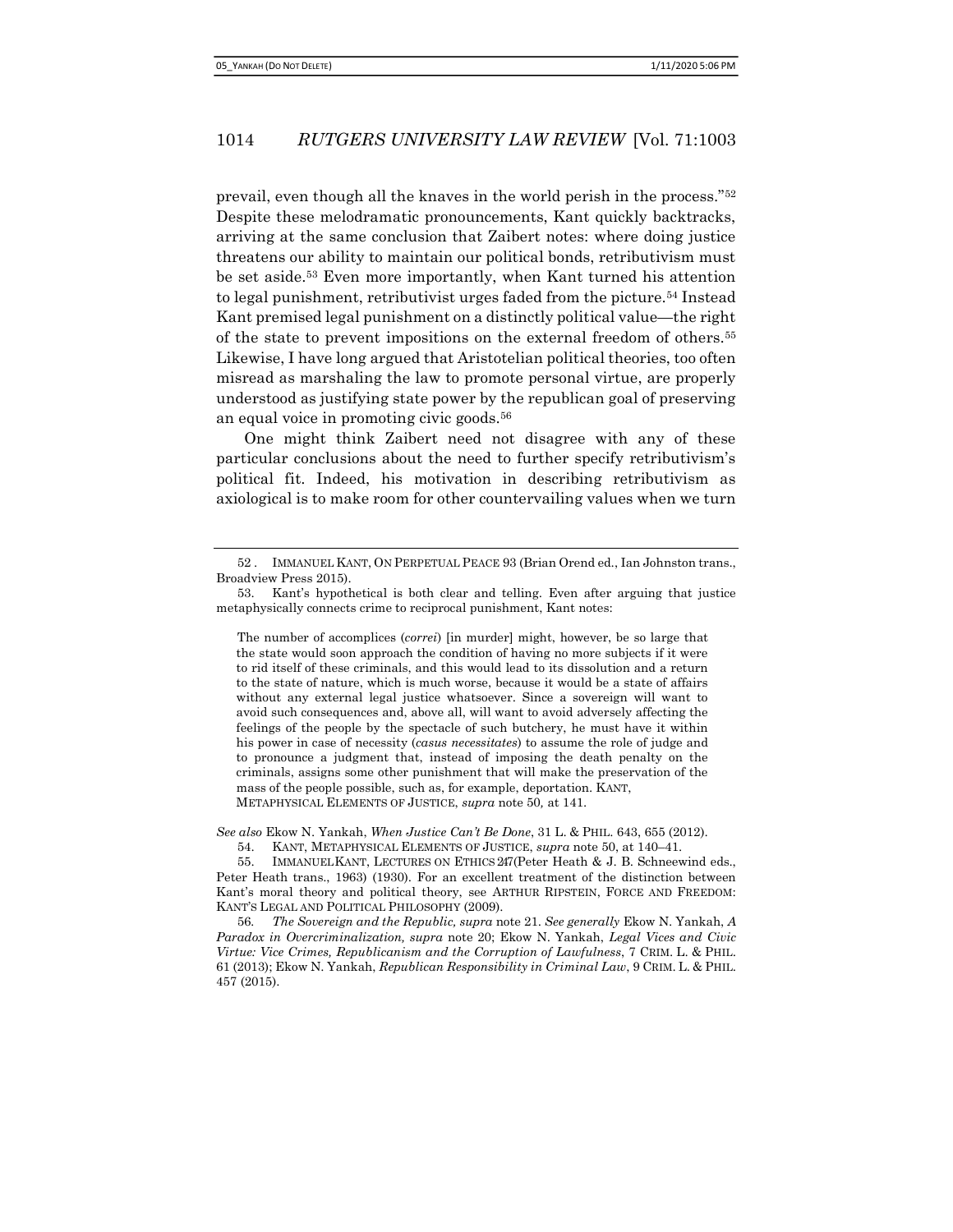to punishment. But what these points indicate is not Zaibert's preferred position that retributivism is simply compatible with other values. Rather, these points indicate that something very different is fundamentally the basis of legal and political justification. These values are not merely fellow travelers, jostling alongside retributivism in justifying punishment. These arguments insist, instead, that punishment as a legal practice respond to a set of political justifications and set aside the purely moral value of retributivism.

#### III. PUNISHMENT AND THE CIVIC PROJECT

Though space does not allow for a fully-developed positive account of punishment politically justified, building on some of our earlier examples indicates the shape of such justification. As we noticed earlier, a commitment to retributivist principles often relies on implicit assumptions that imposed punishment will result in moral education and rehabilitation.57 Further, there are countless wrongful injuries that do not constitute public wrongs that attract the state's attention.<sup>58</sup>

These intuitions have powerful implications when punishment is instantiated in our legal practices. My intuitions of how we ought to punish a wrongdoer with whom I have no further chance of a civic relationship are difficult to pin down.<sup>59</sup> Whether we ought to spend any resources on tracking down a foreign national who has assaulted me and then left the country permanently, strikes me as a tricky question, more akin to the law of war or relations between nations than a normal case of punishment. Whatever reasons exist to punish are largely consequentialist in nature – ensuring that foreign visitors do not believe they can act with impunity—than any retributivist conviction. Similarly, I have no urge to impose punishment to vindicate our laws where the now absent offender committed a crime as defined by our laws but not theirs.<sup>60</sup> There may be times when the crime has visited grave material or symbolic harm to a member of our civic community when we may

<sup>57.</sup> McGeer & Funk, supra note 35, at 533–34.

<sup>58.</sup> See R.A. DUFF, ANSWERING FOR CRIME 51–52 (John Gardner ed., 2007).

<sup>59.</sup> Ekow N. Yankah, The Right to Reintegration, New Crim. L. Rev. (forthcoming); Antje du Bois-Pedain, Punishment as an Inclusionary Practice: Sentencing in a Liberal Constitutional State, in CRIMINAL LAW AND THE AUTHORITY OF THE STATE, 199, 202–04 (A. du Bois-Pedain, M. Ulväng and P. Asp eds., 2017).

<sup>60.</sup> See Rex v. Esop (1836) 7 C. & P. 456.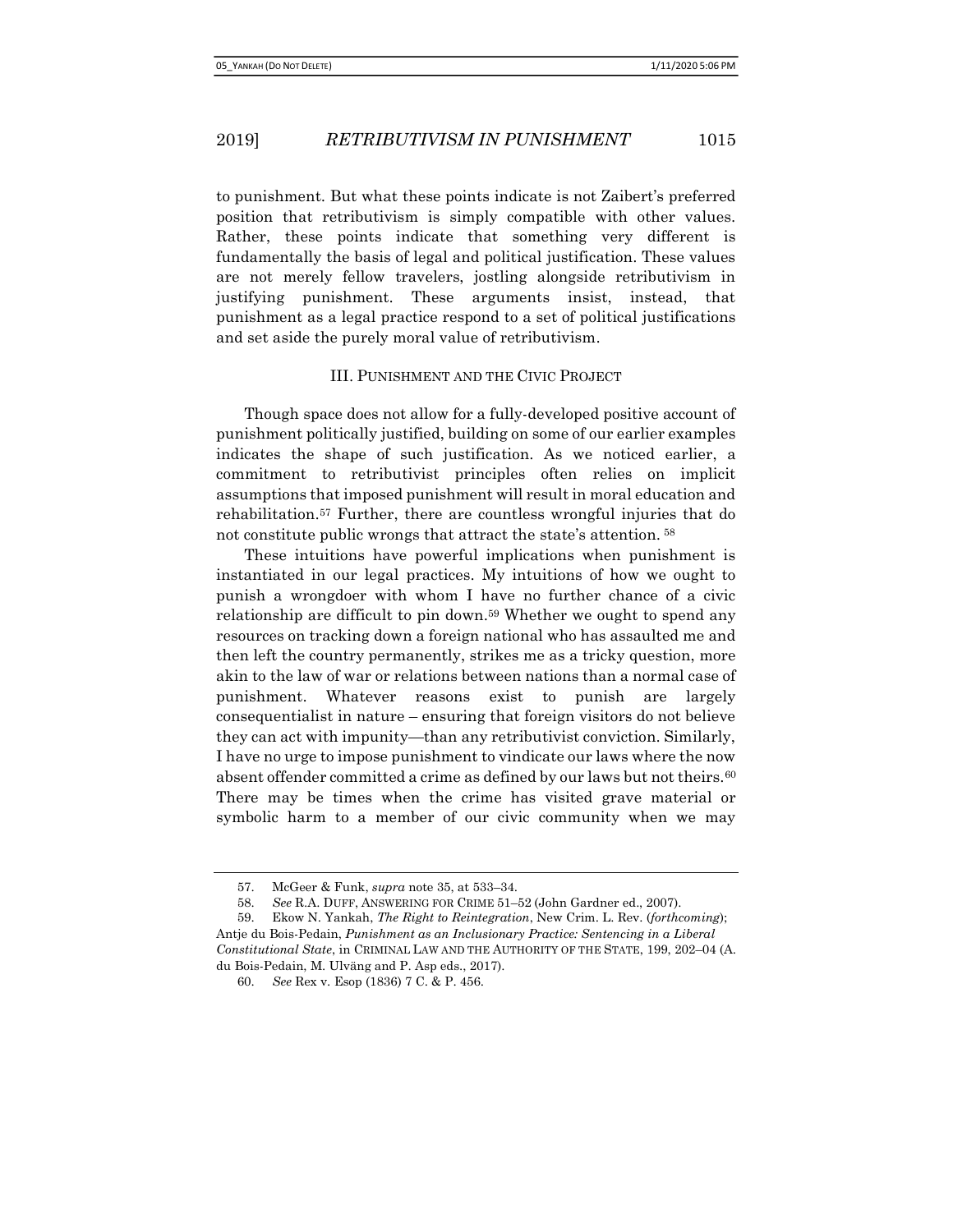rightfully wish to express a defense of fellow citizens.61 But without strong reasons of this sort, a wrongdoer who has permanently left our community elicits very weak intuitions (at least for me) on whether we should inflict punishment even where it is relatively cheap to do so. Once the person is no longer a part of the ongoing civic project, the reasons for imposing punishment wane.

Zaibert may assert that his pluralism can accommodate these political justifications. Though retributivism ought to be seen as valuable, further conditions may be necessary to translate this value into our punishment practices, to determine when a wrongdoing is a public offense or worth spending resources to punish. Though Zaibert would be by no means alone in helping himself to this answer, this strategy comes at considerable cost. A pluralistic theory that insists on the value of retributivism only to note that this value always collapses when in competition with distinctly political concerns risks rendering retributivism trivial. Without telling us more than that retributivism lends richness to our moral reasoning, the strength of the retributivist impulse and how it translates into our actual punishment practices remains mysterious. The worry is that the retributivism only survives inspection because its adherents constantly reassure that it can be defeated by any more sensible competing political value. After all, describing the actual place of retributivism in our punishment practices seems a fair request for a book entitled Rethinking Punishment.

Once we demand that Zaibert place retributivist punishment in a system that explains the particular (political) nature of punishment, it is less clear that his position resolves the subtle questions with which he starts. First, the focus on the political nature of punishment separates punishment from mere suffering. If punishment is embedded in the larger scheme of preserving our civic project, then suffering disconnected to this project is harder to measure. The view of unrelated suffering as distasteful or barbaric becomes clearer. The wrongdoer who dies of a

<sup>61.</sup> One may call to mind the classic phrase "civis romanus sum," or "I am a Roman" citizen," which was said to guarantee safety to anyone who could claim citizenship as they traveled across the Roman Empire. Likewise, the punishment of transplants who commit "honor killings," often of young, female relatives who have adopted the ways of new lands to which they have moved, arguing the killings are required by their native culture, strike me as importantly expressive of the need to defend the legally recognized claims of equality of the domestic jurisdiction. Cf. Mary Anne Case, Feminist Fundamentalism and Constitutional Citizenship, in GENDER EQUALITY: DIMENSIONS OF WOMEN'S EQUAL CITIZENSHIP 107–28 (Linda C. McClain & Joanna L. Grossman eds., 2009).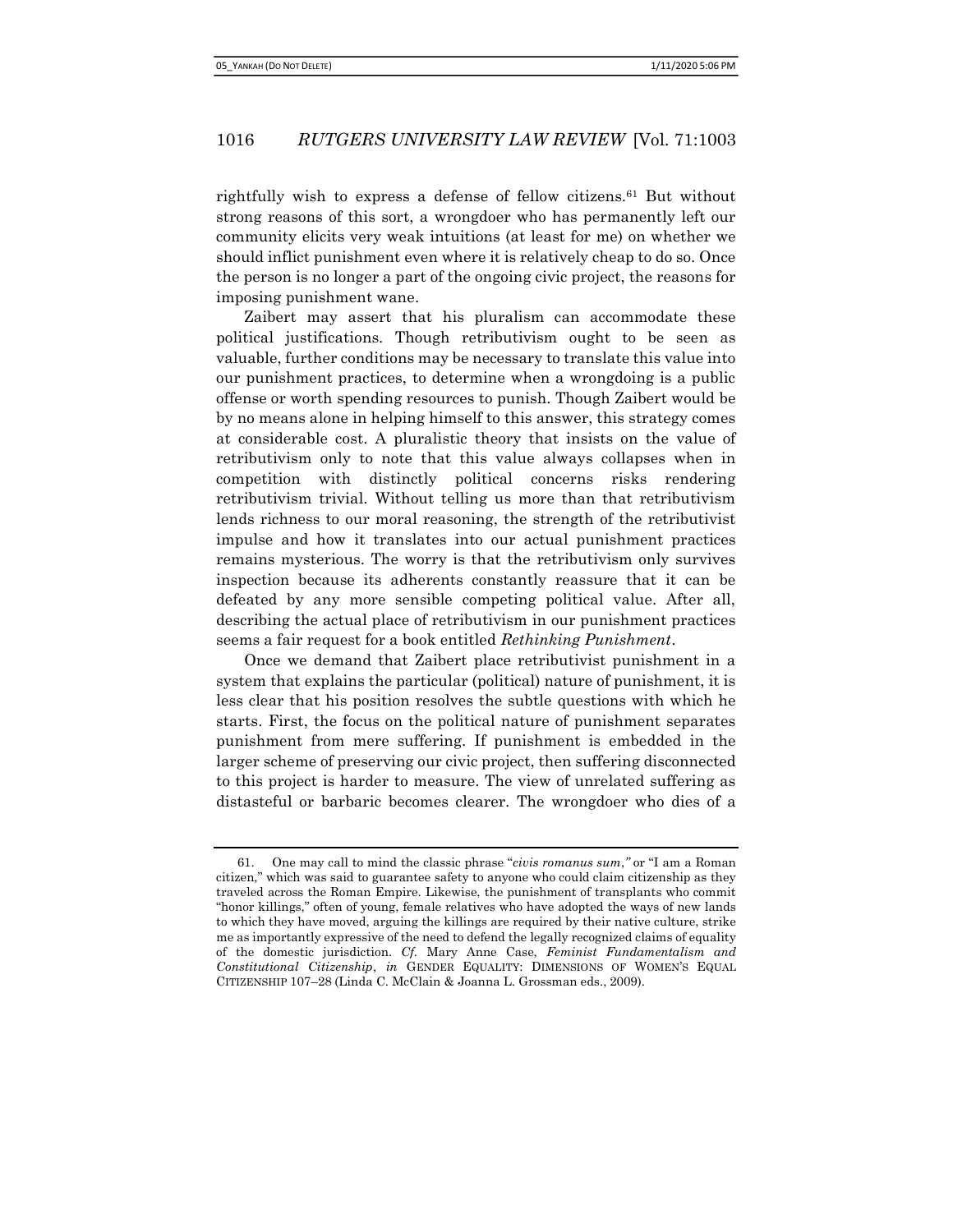horribly painful disease unrelated to his wrong is arguably simply tragedy on top of tragedy.

Secondly, this focus makes sharper some of the nagging questions Zaibert seeks to quell. For example, Zaibert worries about the relationship between suffering and authority. Precisely, he finds the view that deserved suffering loses all its moral value when imposed by someone without authority perplexing.<sup>62</sup> While Zaibert recognizes that there might be reasons to prohibit vigilantism, he argues that it is a mistake to leap to the conclusion that the actions of a vigilante are completely without value.63 Zaibert supposes that in recognizing the axiological nature of retributivist desert, we can glimpse why even the vigilante's act, where deserved, has some value.<sup>64</sup>

But attempting to locate the moral value in the acts of a vigilante is now revealed to be the wrong sort of question. Imagine some gang of "rough men" roamed the land, imposing deserved but unauthorized suffering. Perhaps those suffering have committed serious but private wrongs against others. Perhaps, though guilty, they were acquitted pursuant to important legal principles, such as the need to find them guilty beyond a reasonable doubt or exclusion of illegally obtained evidence. Nonetheless, these rough men descended upon wrongdoers' homes and locked them in cages for roughly the same length of time that a roughly just legal system might incarcerate.

Such an example is, to my mind, confusing if not terrifying. It is not simply that vigilantism is dangerous, though it surely is. It is because what these men are doing almost sounds in a different register. It is not the purpose of our punishment practices to simply scan the world looking to ensure that all receive their just amount of deserved suffering. Rather, punishment responds to myriad important distinct values that must notice the public nature of the wrong and the importance of procedural protections. These features and many more are among the variables we reference off-handedly when we invoke the claim that punishment must be appropriately authorized. And without the cinematic features built into our comic book stories—a world where legal authority is breaking down or super-villains are beyond the reach of ordinary law

<sup>62.</sup> ZAIBERT, supra note 1, at 48–49, 66.

<sup>63.</sup> Id. at 48–49.

<sup>64.</sup> Id.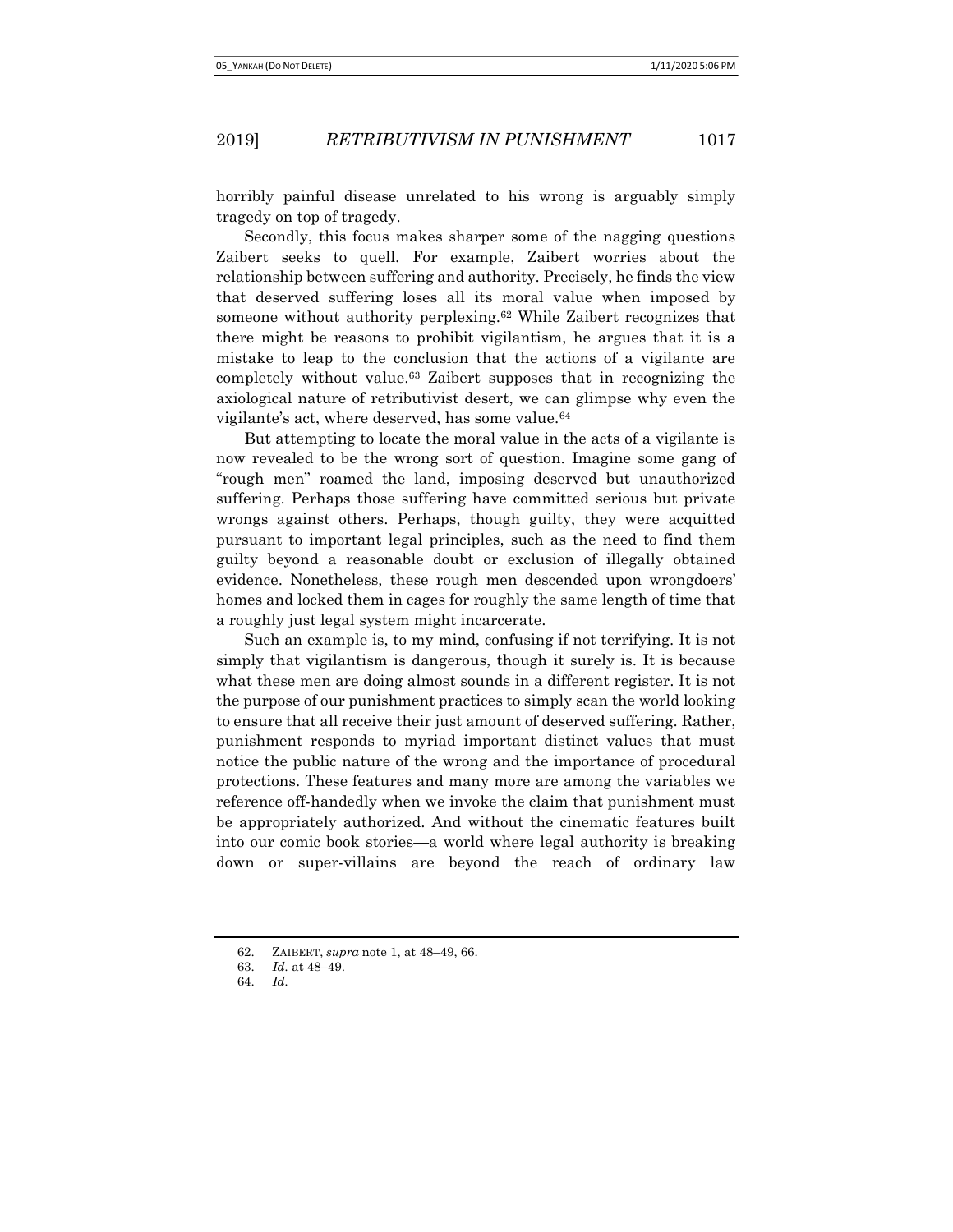enforcement—the connection between the unauthorized imposition of suffering and *punishment* becomes tenuous.

### IV. CONCLUSION

Though the work of legal theory typically begins with moral premises, then crafting legal practices in accordance, it should be remembered that the partially separate normative world of law sometimes offers valuable lessons for our moral practices. Thus, a cleareyed view of the purpose of punishment also makes sense of some of the moral questions that trouble Zaibert. Take the republican justification that punishment is embedded in an ongoing project, justified in equal turns by protecting the ability of citizens to have an equal part in civic society and rebinding the offender to civic society after destabilizing wrongdoing.65 Zaibert finds it puzzling that philosophers like Scanlon were willing to grant that certain moral reactive attitudes to wrongdoing—anger, resentment, etc.—could be deserved but were unwilling to grant that these attitudes revealed any intrinsic value in punishment.66 Rather, Scanlon only viewed punishment as valuable where it plays a role in repairing the relationship between the wrongdoer and the wronged.67 We further note that this philosophical intuition has a robust psychological foundation. This intuition is perfectly at home in the legal and political case of punishment. Thus, punishing someone who has otherwise permanently left our borders is puzzling, and more akin to war between nations than that of punishment. Punishment is justified in the legal setting when there is a political analog of repairing a relationship. In this way, perhaps legal punishment further cements the psychological reactions noted by McGeer and Funk.68 Punishment as an institution has something to teach us about the moral case of punishment, making even clearer why the urge to punish disconnected

<sup>65.</sup> As Adam Smith remarked: ''To bring [the wrongdoer] back to a more just sense of what is due to other people, to make him sensible of what he owes us, and of the wrong that he has done to us, is frequently the principal end proposed in our revenge, which is always imperfect when it cannot accomplish this.'' ADAM SMITH, THE THEORY OF MORAL SENTIMENTS 139 (Sentry Press ed.) (1759); see also Yankah, The Right to Reintegration, supra note 59; du Bois-Pedain, supra note 59.

<sup>66.</sup> ZAIBERT, supra note 1, at 63–65.

<sup>67.</sup> Thomas M. Scanlon, Giving Desert Its Due, 16 PHIL. EXPLORATIONS 101, 103–04 (2013); see also VICTOR TADROS, THE ENDS OF HARM: THE MORAL FOUNDATIONS OF CRIMINAL LAW 45 (2011); ZAIBERT, supra note 1, at 64.

<sup>68.</sup> McGeer & Funk, supra note 35.